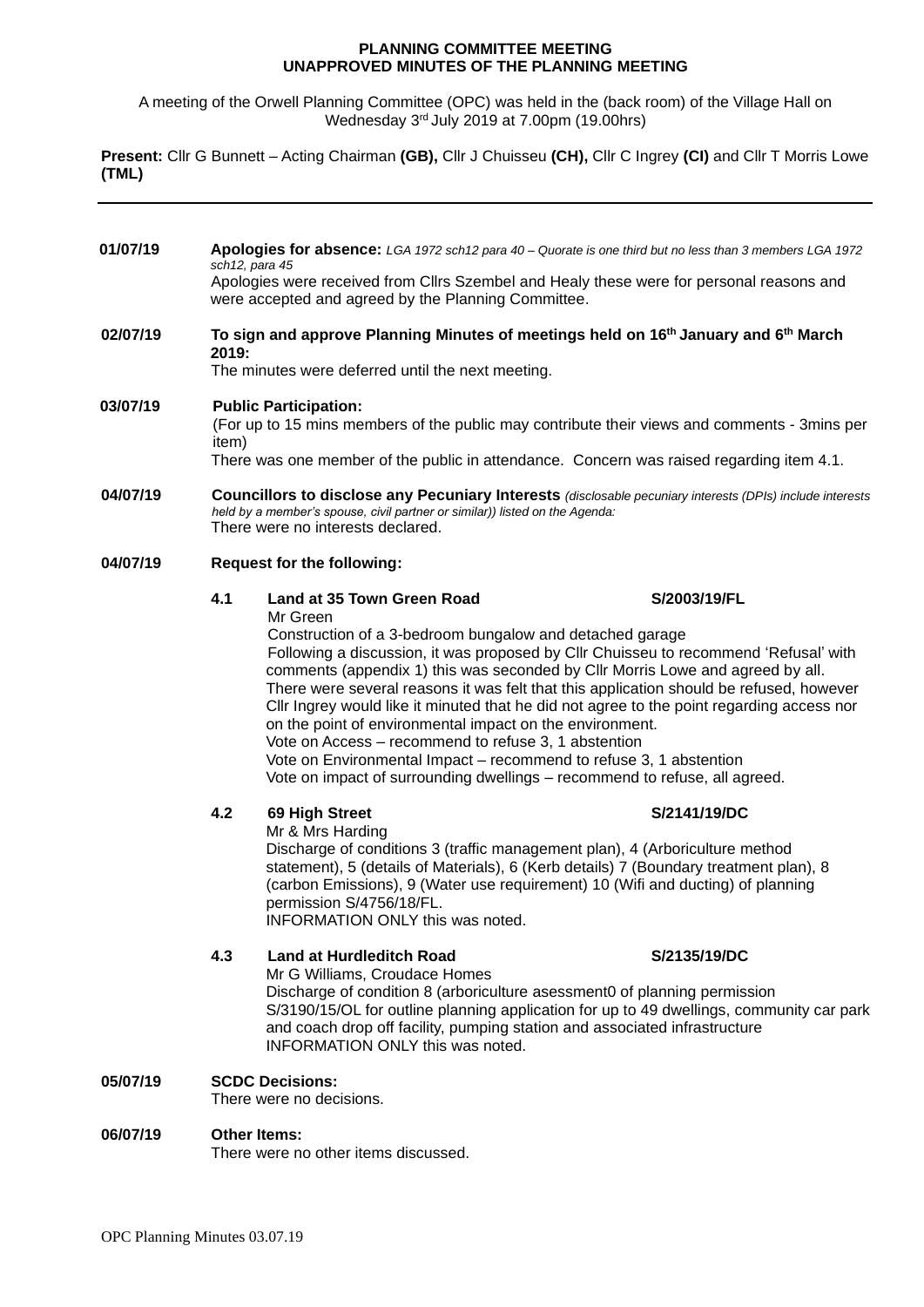Ref: 35 Town Green Road, Orwell - S/2003/19/FL

Orwell Planning Committee recommend 'Object' with the comments outlined below Orwell Planning Committee request that the application be referred to the SCDC Planning **Committee** 

The Parish Council have many concerns regarding this application.

#### **5. Overlooking and loss of privacy:**

Several neighbours are concerned that the proposed building will be visible from their properties, and should the proposed bungalow ever have a first-floor accommodation added, (this seems a possibility bearing in mind the floorplate and roof pitch the bungalow/cum house will have line of sight directly into their properties.

## **6. Loss of light and overshadowing:**

One neighbouring property in particular will have shadow over it caused by this proposed building, and its garage.

A neighbouring property would lose daylight into kitchen and dining rooms which is approximately 20 metres adjacent to their foundations.

### **7. Highway Safety:**

The access road leading to the proposed development is already a busy intersection and is used by both pedestrians and vehicles. Further vehicle movements will only add to an already congested intersection. Of specific note, is the footway/footpath that emerges by the proposed new entrance to the proposed new building. This route is used by children of all ages and hitherto has been regarded by parents as a safe route for children to walk, cycle, scooter and run along. It is also a popular dog walking route. There is no separate footpath to the road; pedestrians and vehicles use the same road surface and pedestrians have to stand to one side when vehicles go through. Additional traffic will make this worse.

There is also a layby, a bus stop, the village shop and post office and the pub at the point where the access to the proposed building emerges on to Town Green Road. This is already a very busy junction which is in effect a blind junction. Families and the elderly and infirm use the bus stop and the village shop and post office, and there have been frequent near misses in an already heavily congested road space.

The proposed parking of another 4 vehicles would increase this risk to pedestrians, and all road users.

Access for emergency vehicles should also be considered here. There is frequently double parking, and even the permitted single parking can make it impossible for emergency vehicles to access the existing properties, and an additional property at this location would simply exacerbate the situation. All three listed building have thatched roofs and are therefore at increased risk should the fire brigade need to reach them and is unable to do so.

## **8. Traffic:**

The point at which the proposed new building's access point on Town Green Road is already heavily congested with cars, buses, pedestrians, cyclists and delivery vehicles all converging and seeking to manoeuvre in a very restricted road space. There are frequent near misses. This point sees more road and pedestrian traffic than the rest of the village (except the school) as those using the main village bus stop, the village shop and post office and the village pub all converge.

## **9. Parking:**

The proposed development site contains a garage. It should be noted that a previous planning application by the Applicant (S/2924/16/LB) requesting the movement of a drive and garage was in part to improve access and safety to the then one-dwelling plot. That planning application stated that their existing garage conflicts with traffic movements from the driveway of the property opposite. The current application is an intensification of a use the applicant has said causes conflict. Now it is proposed to build a new dwelling with associated parking in a plot that has already been deemed difficult to access. The proposal is for a double garage and 2 external parking spaces, ie parking for 4 cars. The Design and Access Statement implies that one or more of these is for 35 Town Green Road when that property already has a garage and external parking, or is this another case of careless wording